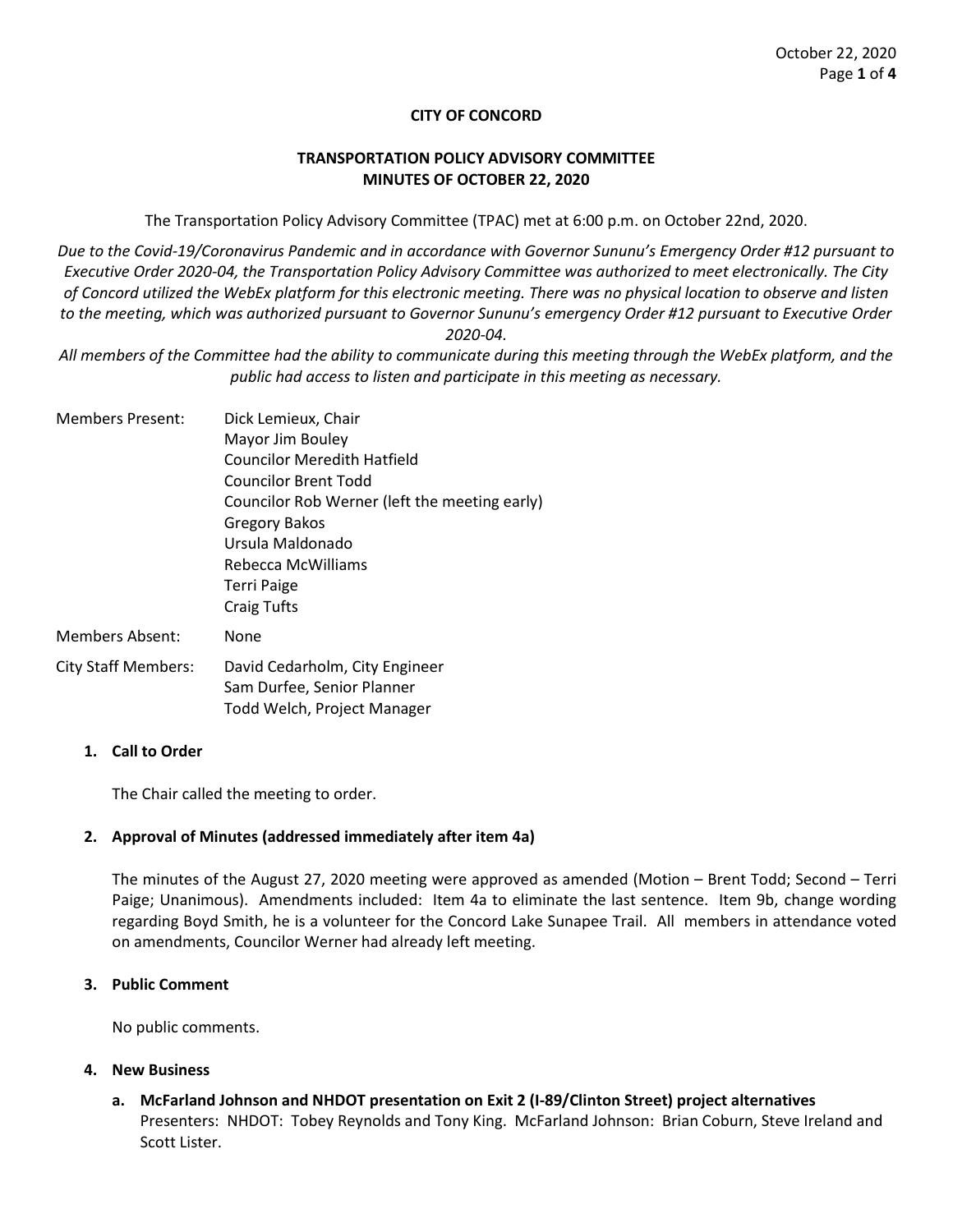Tobey Reynolds: The project is currently programmed for production in the summer of 2023. The presentation is based on models of existing conditions based on simulations provided by McFarland Johnson. NHDOT plans to schedule a public information meeting in December 2020. Steve Ireland: Presented the Concept Development Process including the pros and cons of North Bound (NB) Off Ramp Widening, Signalized Existing Lanes Concept, Single Lane Roundabout Concept, Expanded Signals Concept, Hybrid Roundabouts Concept and NB On/Off Ramp Hybrid Roundabout Concept. Discussed affect on bicyles and pedestrians, as well as the top two preferred alternatives.

McWilliams enquired about a snowmobile trail that crosses at the bridge. Councilor Hatfield shared concerns about a signal not being respected by drivers and the need to slow down the speed of the traffic. Paige expressed concerns about a roundabout that confines drivers to a lane that they can not depart from. Lemieux requested that cyclists be given additional consideration.

# **b. Hoit-Whitney Intersection Improvements**

Cedarholm provided an update on the Hoit-Whitney Intersection Improvements project including the current plan of the proposed hybrid 2 lane roundabout including descriptions of the bicycle and pedestrian accomodations. Bakos expanded on the various NHDOT requirements since the majority of this project involves improvements to the State right-of-way (ROW) including details regarding the proposed pedestrian hybrid beacon required for the crosswalk across Route 4. The point about the NHDOT's requirement for the City to agree to maintain the proposed sidewalks within the State ROW was discussed. Mayor Bouley expressed concern about the City agreeing to maintaining the sidewalks within the State ROW and questioned who maintains the current sidewalks on Route 4 in Concord. Cedarholm responded and said the existing sidewalk on Route 4 currently receives no maintenance because it was installed prior to NHDOT establishing their policy requiring maintenance agreements if sidewalks are proposed within the State ROW.

#### **5. Old Business**

**a.** TPAC members previously agreed to table the item to finalize TPAC's Council Report in response to Mayor Bouley's TPAC discussion on October 24th, 2019.

**b.** Formation of Traffic Calming Subcommittee (Tabled).

### **6. Consent Reports**

- **a.** Acceptance of Subcommittee Minutes
	- **i.** TPAC-BP June 2, 2020 (Tabled).
	- **ii.** TPAC-PT none.

# **7. City Council Meeting Update**

Councilor Todd summarized the October 13, 2020 City Council meeting including appropriating funds the design and permitting of next phase of the Merrimack River Greenway Trail; a report presented by Cedarholm regarding the Loudon Road bridge; \$64,000 appropriation for CIP78 and the resident cost sharing contribution; the Council discussed Whitney road design.

#### **8. TPAC Referrals from City Council, Staff and Chair**

# **a. Update on the Horse Hill/Carter Hill/Bog/River Roads intersection study**

Cedarholm discussed a memo, prepared by Karen Hill, regarding a proposed four-way stop at the Horse Hill/Carter Hill/Bog/River Road intersection, which currently only has stop signs fro Carter Hill and River Roads. Although, the traffic volumes don't appear to warrant making it a 4-way stop, the awkward geometry of the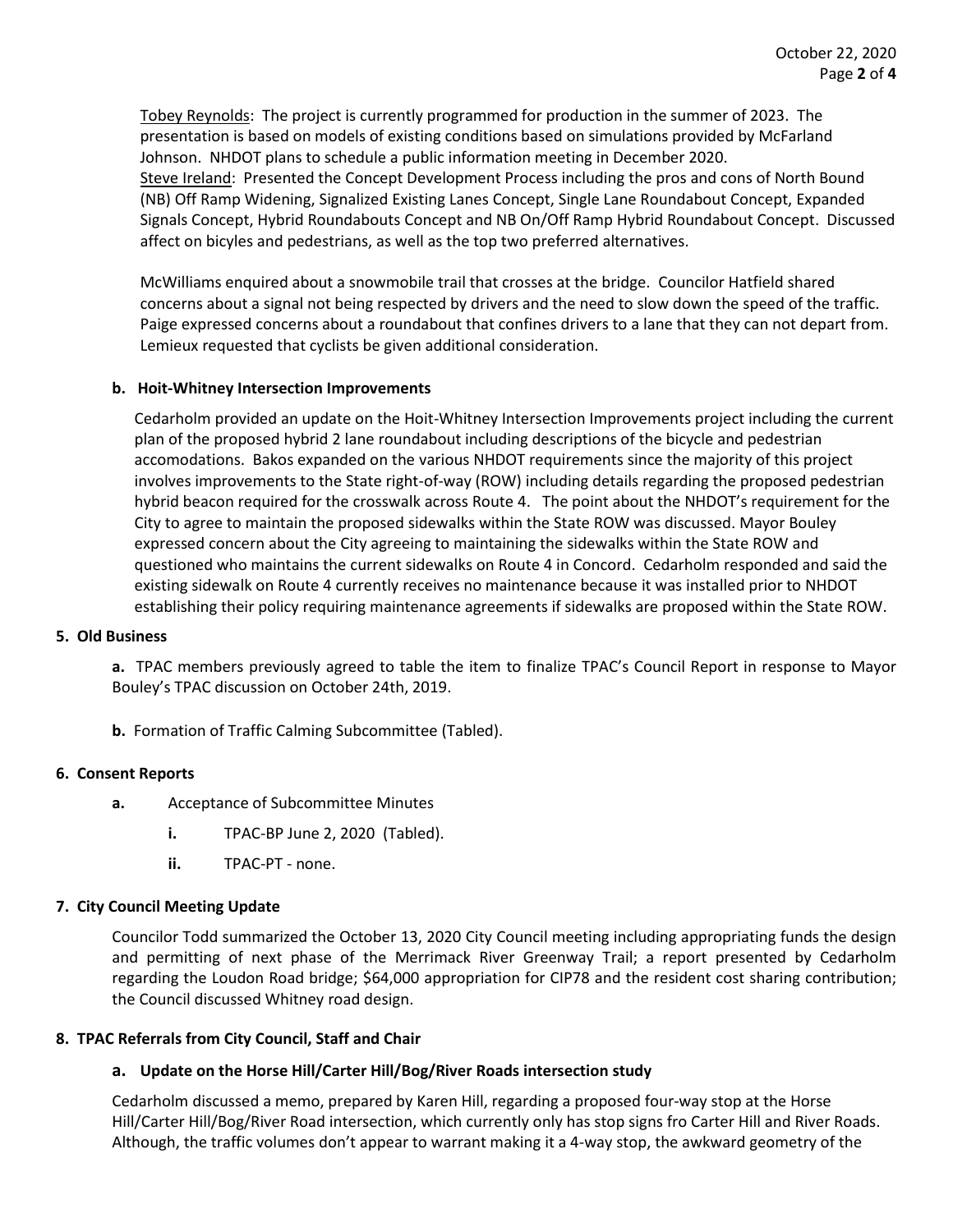intersection and the railing on the Horse Hill Road Bridge obscuring the sight distance forces vehicles to dangerously creep into the intersection to gain better visibility. The 4-way stop would solve this issue and which is why Cedarholm is supportive of it.

# **b. Discussion on Audible Pedestrian Signals along Pleasant Street**

Cedarholm discussed a memo, prepared by Karen Hill, regarding a project that could be incorporated into a CIP for next year retrofitting audible pedestrian signals at the Pleasant Street intersections of South/Green Streets, State Street, and Storrs Street. Mayor Bouley inquired about any possible ADA requirements. Bakos confirmed that they are only required for new signals, and there is no requirement for retrofitting of existing signals.

### **9. Status Report on Subcommittees**

# **a. Traffic Operations Committee (TOC)**

Cedarholm did not propose discussion as there was nothing new to report.

# **b. Public Transportation Subcommittee (TPAC-PT)**

Paige: Discussed relocating the bus stop on North Main Street that may be moved further south near Ferry Strreet. They are currently working with Engineering on this as well as the consideration of relocating a bus stop on Fort Eddy Road near Market Basket. The CAT Mobility Manager applied for and received a grant for new and upgrade of equipment on the buses, which includes on-board monitors to inform the riders and provide a new advertising medium. She has taken advantage of grant funds to be used for garage upgrades. All bus shelters have been washed again and they are tyring to repair some damaged shelters.

### **c. Bicycle/Pedestrian Subcommittee (TPAC-BP)**

Tufts: The subcommittee is following proposed development on Storrs and Pleasant streets, and finalizing the list of future sidewalk improvements which includes a ranking based on a prioritization criteria.

#### **10. Staff Updates**

# **a. Storrs Street Extension (CIP 18)**

Cedarholm: Nothing to report.

# **b. Whitney Road/Hoit Road Intersection (CIP30)**

This item was previously discussed in item 4b.

#### **c. Merrimack River Greenway Trail (CIP 543)**

Chairman Lemieux shared that the 'Friends of the Trail' are working with the Parks and Recreation Director for a \$250,000 Federal grant to be equally matched with private funds; the application is due in one week.

#### **d. Langley Parkway Phase 3 (CIP 40)**

Cedarholm: Nothing to report.

#### **e. Loudon Road Bridge (CIP 588)**

This item was previsouly discussed in item 7.

#### **f. I-93 Bow-Concord**

No discussion.